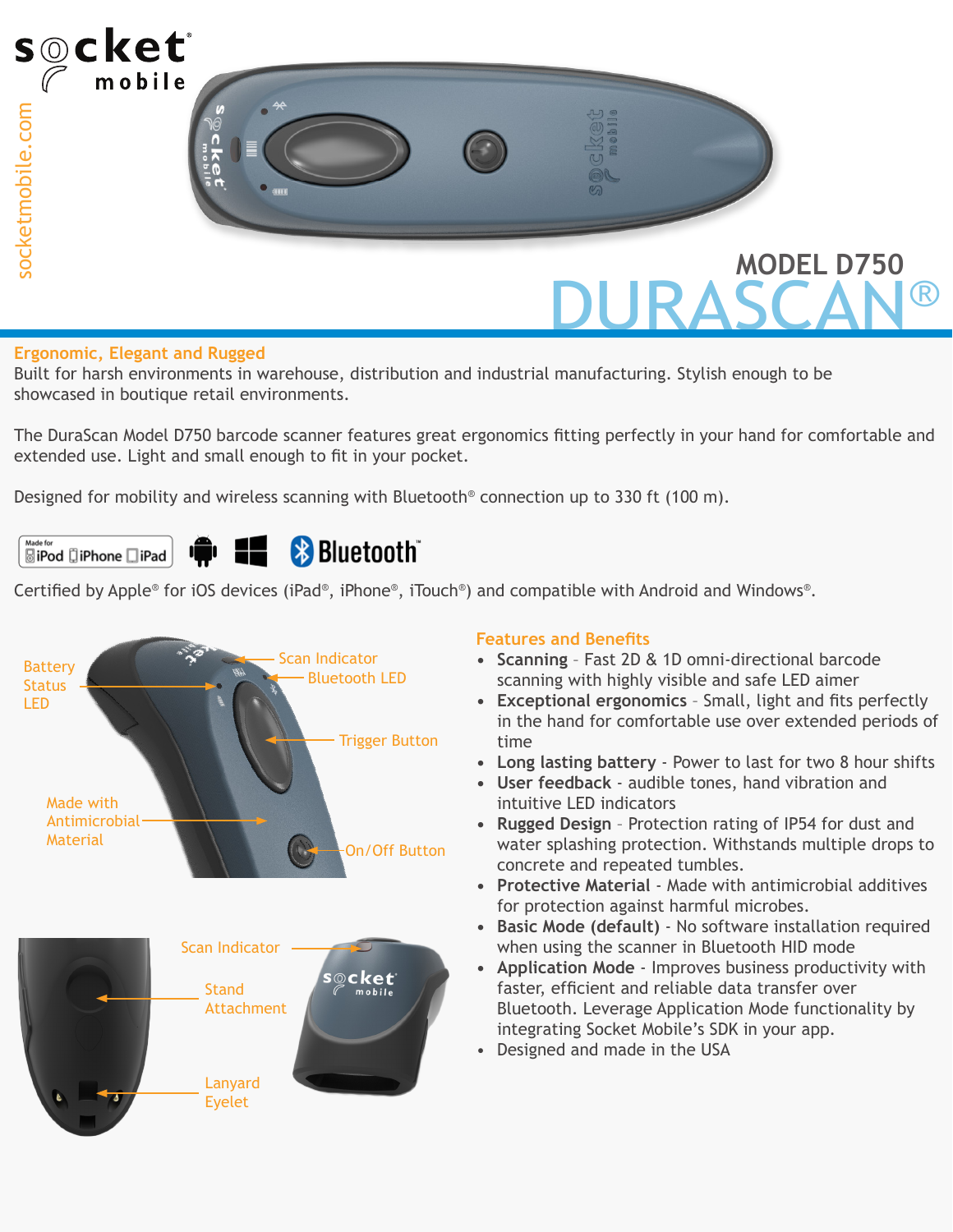# SCANNING PERFORMANCE

| Supported Barcode<br>Symbologies: | 1D Symbologies:<br>EAN/UPC, GS1 Databar (limited expanded & omni-directional), Code 39, Code 128, UCC/EAN 128, ISBN,<br>ISBT, Interleaved/Matrix/Industrial and Standard 2 of 5, Codabar, Code 93/93i, Code 11, MSI, Plessey,<br>Telepen, postal codes (Australian Post, BPO, Canada Post, Dutch Post, Japan Post, PostNet, Sweden Post)<br>2D Symbologies:<br>Data Matrix, PDF417, Micro PDF 417, Codablock, Maxicode, QR, Aztec, HAN XIN |  |  |  |  |
|-----------------------------------|--------------------------------------------------------------------------------------------------------------------------------------------------------------------------------------------------------------------------------------------------------------------------------------------------------------------------------------------------------------------------------------------------------------------------------------------|--|--|--|--|
| Scan Angle:                       | 39° (Horizontal) - 25.5° (Vertical)                                                                                                                                                                                                                                                                                                                                                                                                        |  |  |  |  |
| <b>Optical Resolution:</b>        | 752 (H) x 480 (V) pixels, 256 gray levels                                                                                                                                                                                                                                                                                                                                                                                                  |  |  |  |  |
| <b>Print Contrast:</b>            | Down to 30%                                                                                                                                                                                                                                                                                                                                                                                                                                |  |  |  |  |
| Reading<br>Distance:              | 28"<br>36"<br>16"<br>20"<br>24"<br>32"<br>mbubututu bubutu bubu<br>in<br>12"<br>30<br>Data Matrix 10 mils<br>8"<br>- 20<br><b>PDF41710 mils</b><br>4"<br>$-10$<br>0"<br>n<br>- 10<br>4"<br>0.125mm/5 mils<br>EAN/UPC<br>$-20$<br>$8" -$<br>0.5 mm / 20 mils<br>$12^{\circ}$ –<br>$-30$<br>1 mm / 40 mils<br>cm<br>30<br>40<br>50<br>U<br>10<br>20<br>60<br>70<br>80<br>90                                                                  |  |  |  |  |
|                                   | 1D codes 6 to 93.6 cm (2.36 in to 36.85 in)<br>2D codes 5.0 to 40 cm (1.97 in to 15.75 in)<br>Depends on symbol size, symbology, label media, W-N ratio scan angle.                                                                                                                                                                                                                                                                        |  |  |  |  |
|                                   |                                                                                                                                                                                                                                                                                                                                                                                                                                            |  |  |  |  |
|                                   | <b>LANNER TYPE</b>                                                                                                                                                                                                                                                                                                                                                                                                                         |  |  |  |  |

| Technology:   | 2D/1D Barcode Imager with highly visible LED aimer |
|---------------|----------------------------------------------------|
| Light Source: | Highly Visible white LED.                          |
| Aimer:        | 617 nm Red LED                                     |

# **BATTERY**

| Battery:                           | 1400 mAh Lithium - Ion Battery                                                                                                                                                                                                                                                                    |  |  |  |  |
|------------------------------------|---------------------------------------------------------------------------------------------------------------------------------------------------------------------------------------------------------------------------------------------------------------------------------------------------|--|--|--|--|
| Charge Time:                       | 6 Hours                                                                                                                                                                                                                                                                                           |  |  |  |  |
| Battery Life -<br>Per Full Charge: | Standby time: over 30 hours<br>Active Scan Time: 70,000 scans within 9 hours (based on 2 scans every 1 second) or 14,000 scans within<br>16 hours (calculation based on 1 scan every 4 seconds)<br>Note: Battery life varies depending on ambient temperature, ambient light, and age of battery. |  |  |  |  |

# BLUETOOTH (WIRELESS CONNECTION) 8

| <b>Bluetooth Radio:</b>    | Class 1 Bluetooth, version 2.1 + EDR (Enhanced Data Rates) with 56-bit data encryption                                                                                                                                                                               |  |  |  |  |
|----------------------------|----------------------------------------------------------------------------------------------------------------------------------------------------------------------------------------------------------------------------------------------------------------------|--|--|--|--|
| <b>Bluetooth Range:</b>    | Up to 100 m (330 ft.) depending on environment, range limit is usually due to the Host Device (phone,<br>tablet or notebook)                                                                                                                                         |  |  |  |  |
| <b>Bluetooth Profiles:</b> | Basic Mode - Human Interface Device (HID)*, Application Mode - Serial Port Profile (SPP) and Application<br>Mode - MFi-SPP. Some Operating Systems or smartphone/tablet models may support only one profile.<br>*By default, the scanner is set to Basic Mode (HID). |  |  |  |  |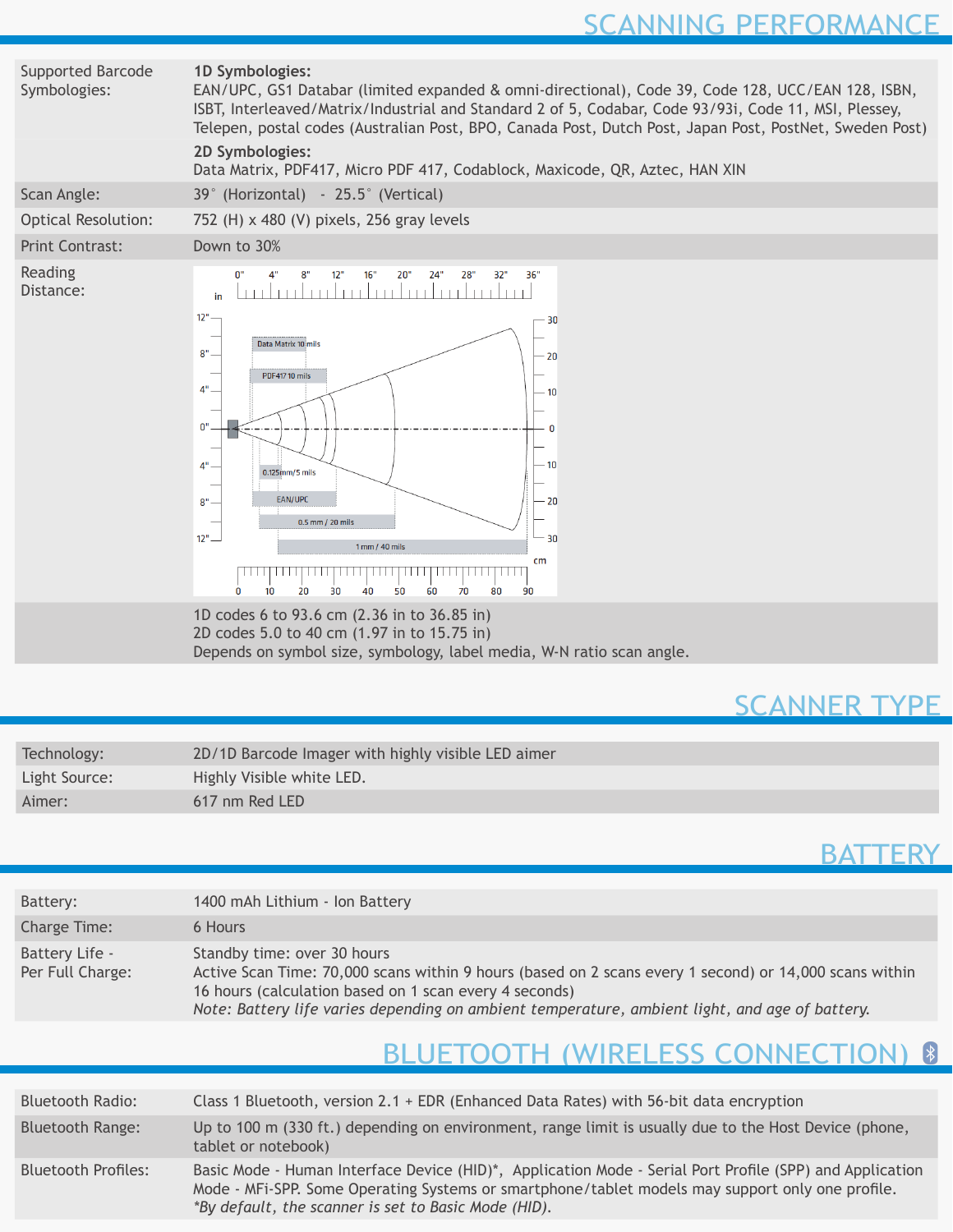#### PHYSICAL CHARACTERISTICS

| Dimensions:        | 5.2 (L) x 1.5 (W) x 1.6 (H) in (132.2x 37.1 x 40.1 mm)                            |
|--------------------|-----------------------------------------------------------------------------------|
| Weight/Mass:       | $3.8$ oz. $(108g)$                                                                |
| LED <sub>s</sub> : | Scan LED: Green and Red<br>Bluetooth LED: Blue<br>Battery LED: Green, Amber & Red |
| Buttons:           | Trigger Button: Scan<br>Power Button: On/Off (enabled on-screen keyboard)         |

### USER ENVIRONMENT

| Ambient Light:              | From 0 to 100 000 lux<br>From pitch black to direct sun light |
|-----------------------------|---------------------------------------------------------------|
| Operating<br>Temperature:   | $-20^{\circ}$ to 50° C ( $-4^{\circ}$ to 122° F)              |
| Storage Temperature:        | $-40^{\circ}$ to 70° C ( $-40^{\circ}$ to 158° F)             |
| <b>Relative Humidity:</b>   | 95% at 60° C (140° F) (non-condensing), 4 days                |
| Sealing:                    | IP54 (Ingress Protection rating for dust and water) EN60529   |
| <b>Drop Specifications:</b> | Multiple 5 ft. drops to concrete                              |
| Tumble Specification:       | 250 cycles at 1.64 ft. (0.5 m) (500 drops), IEC60062-2-31     |

### OPERATING SYSTEM SUPPORT

| Android OS - Basic Mode (HID)* & Application Mode (SPP)    | Mac OS - Basic Mode (HID)* only                                                   |
|------------------------------------------------------------|-----------------------------------------------------------------------------------|
| Apple iOS - Basic Mode (HID)* & Application Mode (MFI-SPP) | Windows 10, 8, and 7 - Basic Mode (HID)* & Application Mode (SPP)                 |
| Linux - Basic Mode (HID)* only                             | Windows Mobile, Embedded Handheld - Basic Mode (HID)* &<br>Application Mode (SPP) |

*\*By default the scanner is in Basic Mode (HID).*

Certified by Apple® for iOS devices (iPad®, iPhone®, iTouch®) and compatible with Android and Windows®.











#### CERTIFICATION & REGULATORY

| Bluetooth SIG:                                 | Declaration ID: D030473<br>QD ID: 82009                                                                                                                                                                                                                                                                                                                                                                                                                                                                                                                      |  |  |  |  |  |
|------------------------------------------------|--------------------------------------------------------------------------------------------------------------------------------------------------------------------------------------------------------------------------------------------------------------------------------------------------------------------------------------------------------------------------------------------------------------------------------------------------------------------------------------------------------------------------------------------------------------|--|--|--|--|--|
| <b>Electrical Safety:</b>                      | Certified to IEC 60950-1, UL 60950-1, CAN/CSA C22.2                                                                                                                                                                                                                                                                                                                                                                                                                                                                                                          |  |  |  |  |  |
| Environmental:                                 | Environmental: RoHS EN 50581                                                                                                                                                                                                                                                                                                                                                                                                                                                                                                                                 |  |  |  |  |  |
| $EMI / RFI$ :                                  | FCC Part 15 Class C, RSS 210, iCES 003, C-Tick, CISPR 22, CE EN55022, EN55024, TELEC<br>FCC ID: LUBD750<br>IC ID: 2925A-D750                                                                                                                                                                                                                                                                                                                                                                                                                                 |  |  |  |  |  |
| LED Safety:                                    | IEC 60825-1, EN 60825-1                                                                                                                                                                                                                                                                                                                                                                                                                                                                                                                                      |  |  |  |  |  |
| FC CE C                                        | WEEE<br>$\begin{array}{c}\n\bigoplus\nolimits_{\text{Industry}}\n\bigoplus\nolimits_{\text{Canada}}\n\bigoplus\nolimits_{\text{Canada}}\n\bigoplus\nolimits_{\text{Inquasi}}\n\bigoplus\nolimits_{\text{Inquasi}}\n\bigoplus\nolimits_{\text{Inquasi}}\n\bigoplus\nolimits_{\text{Inquasi}}\n\bigoplus\nolimits_{\text{Inquasi}}\n\bigoplus\nolimits_{\text{Inquasi}}\n\bigoplus\nolimits_{\text{Inquasi}}\n\bigoplus\nolimits_{\text{Inquasi}}\n\bigoplus\nolimits_{\text{Inquasi}}\n\bigoplus\nolimits_{\text$<br>$ \mathcal{X} $<br>金<br>$\blacktriangle$ |  |  |  |  |  |
| Scanner:                                       | Standard one year limited warranty                                                                                                                                                                                                                                                                                                                                                                                                                                                                                                                           |  |  |  |  |  |
| Accessories:                                   | 90 days<br>SocketCard                                                                                                                                                                                                                                                                                                                                                                                                                                                                                                                                        |  |  |  |  |  |
| <b>Extended Warranty:</b><br>(sold separately) | www.socketmobile.com/socketcare                                                                                                                                                                                                                                                                                                                                                                                                                                                                                                                              |  |  |  |  |  |